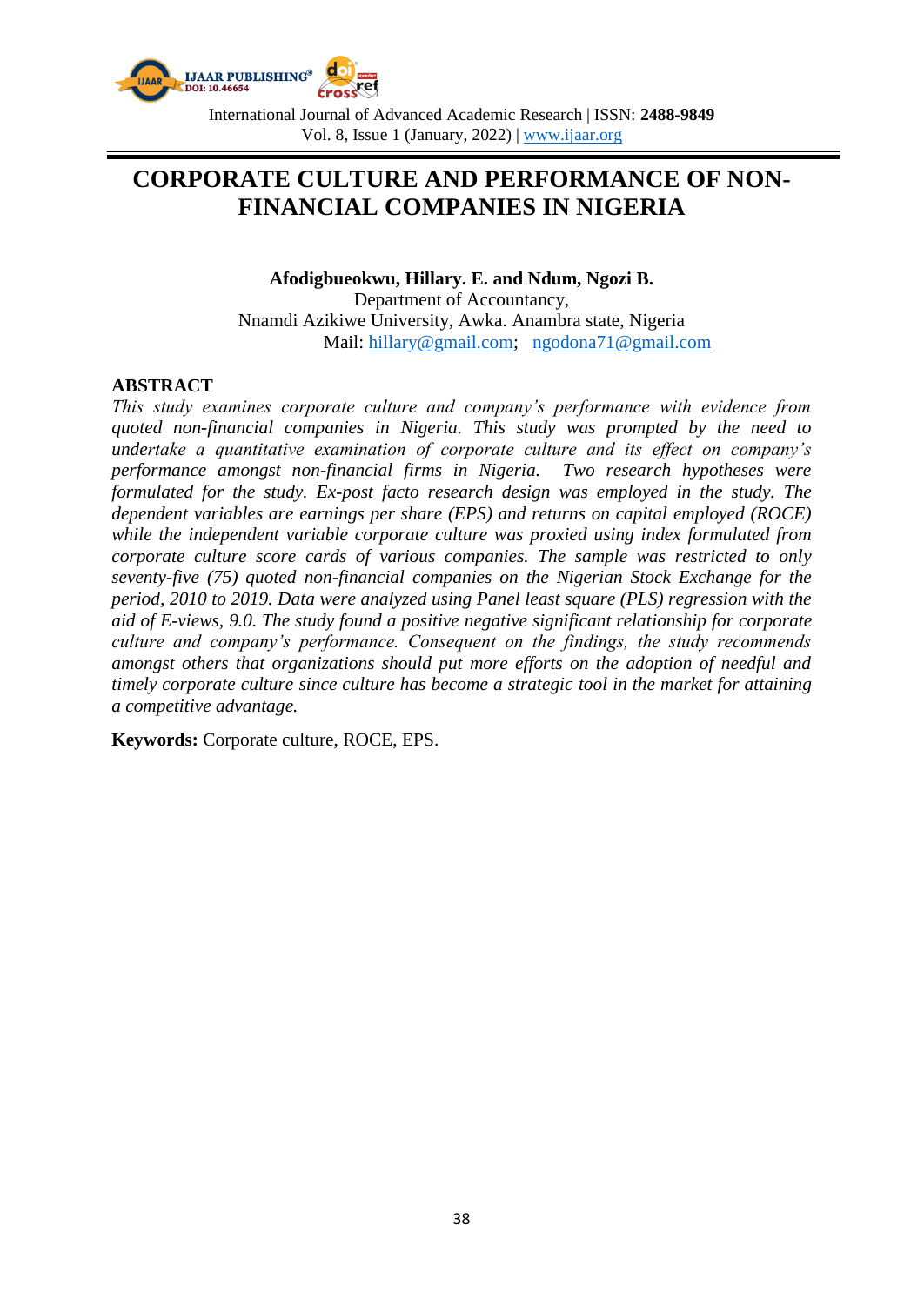# **1.0 Introduction**

The challenge for boards of directors and company management to gain a strong footing in a competitive global market in the world of business is real. Increasing global price competitiveness and meeting the demands of various stakeholders are among the issues (Bolboli, & Reiche, 2013). Managers in the business sector face greater difficulties in building an effective organizational culture, which is a necessary component for improving performance and efficiency (Kenny, 2012). Business culture, according to the researcher, is defined as a set of goals and values that are shared consciously and unconsciously within the corporate ecosystem. It has recently gained a reputation as an organization's knowledge repository.

Corporate culture, like an operating system, directs an organization's actions, influencing how people think, work, and feel. One of the most essential characteristics of organizational culture is that it might be effective at one moment but ineffective at another. Culture dysfunction occurs when there are quick changes and the consistency of behavior and deepseated values are no longer desired. Corporate culture is also defined as a set of fundamental beliefs, perceptions, needs, and behaviors taught through family and other major institutions by a member of society, which have an impact on the company's profitability (Schein, 2011).

Profitability is essential for any company's survival and expanding the business scope is also essential for business growth (Erdorf S, Hartmann-Wendels, Heinrichs, & Matz, 2013). Establishing an effective culture within diversified companies includes additional challenges for business managers in a corporate group than for managers in a single company (Lee,  $\&$ Huang, 2012).

Although earlier research has looked into the impact of organizational culture types on performance, the results have been mixed and inconclusive. While the majority of studies (Morgan & Vorhies, 2018; Yesil & Kaya, 2013 cited in Yildiz, 2014) show that outwardlooking culture orientations have a positive impact on performance, others (Chatman, Caldwell, O'Reilly, & Doerr, 2014; Fekete & Bocskei, 2011 cited in Yildiz, 2014) found a positive impact on financial performance of internally focused cultures. As a result, the empirical data in the literature associating organizational culture to performance does not rule out the possibility of context dependence. With the hanging clouds of inconsistencies, it is difficult, without multiple evidences across different contexts and over time to conclusively affirm the nature and strength of influence organizational culture has on performance. There is also a dearth of similar studies in Nigeria covering the entire quoted non-financial firms. Against this backdrop, the current study intends to investigate the effect of corporate culture on company performance amongst quoted non-financial firms in Nigeria.

#### **1.1 Objective of the study**

The broad objective of the study is to investigate the effect of corporate culture on company performance amongst quoted non-financial firms in Nigeria. Specifically, the study intends to;

- 1. Ascertain the effect of corporate culture on returns on capital employed (ROCE).
- 2. Examine the effect of corporate culture on earnings per share (EPS)

#### **1.2 Research questions**

The research questions were raised in line with the specific objective stated above. They are as follows;

- 1. To what extent does corporate culture affect returns on capital employed (ROCE)?
- 2. To what extent does corporate culture affect earnings per share (EPS)?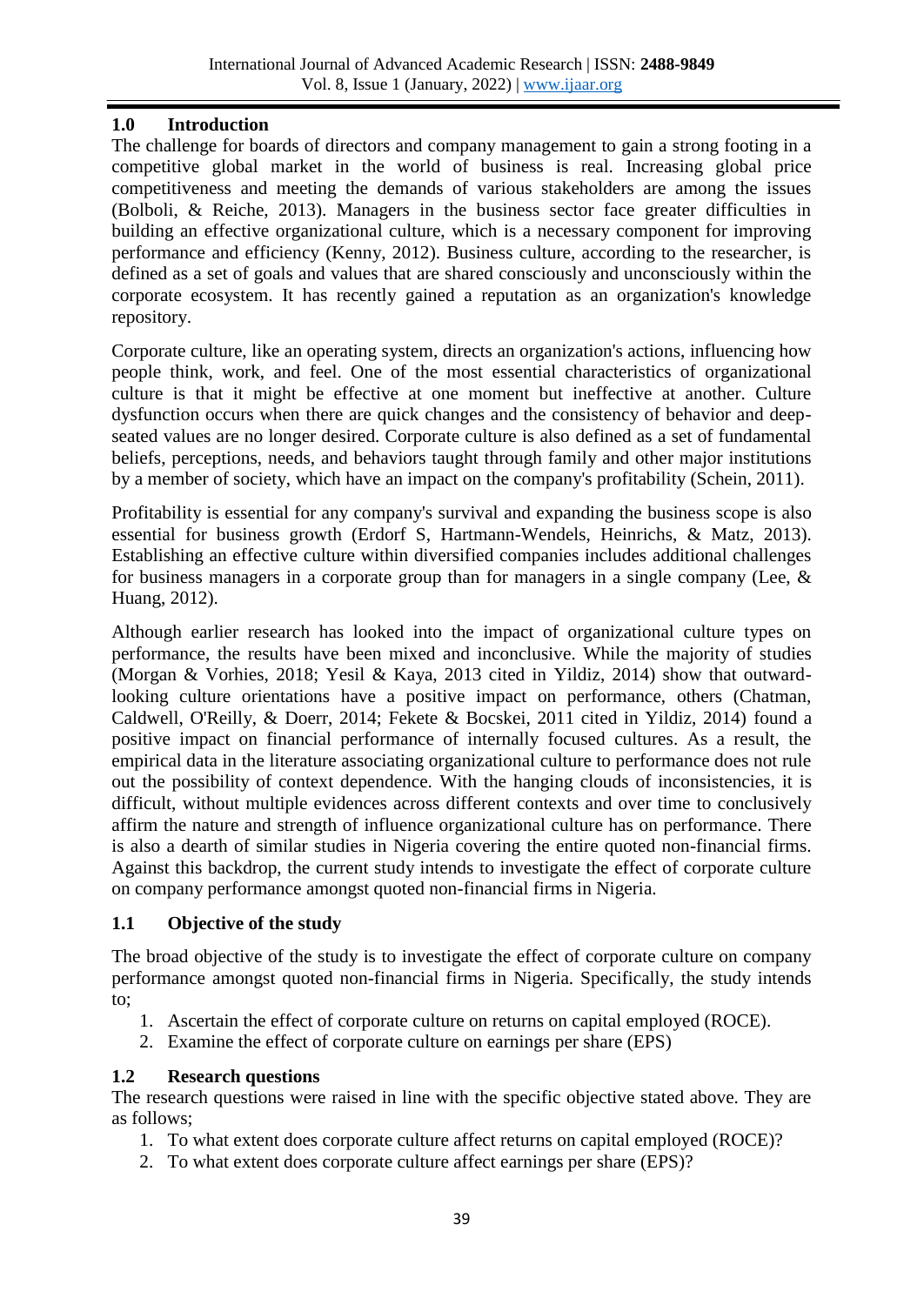# **1.3 Statement of Hypotheses**

The following hypotheses were formulated to guide the study. They are stated in the null form.

- 1. There is no significant effect of corporate culture on returns on capital employed (ROCE).
- 2. There is no significant influence of corporate culture on earnings per share (EPS)

## **2.1 Conceptual Framework**

**Fig1:** Schematic representation of conceptual framework



**Source:** Author's Conceptualization, (2021)

# **2.1.1 Concept of Corporate culture**

Business management authors in the United States developed the concept of corporate culture as a concept. Corporate culture is a notion that represents an organization's character and guides employees in their everyday working relationships, including how to behave and communicate inside the company. In addition to showing itself in an organization's structure (Tseng, 2010). Despite the fact that organizational culture is one of the most widely studied topics in management and organizational theory, there is no agreement on its definition and breadth.

According to Aidla and Vadi (2007), corporate culture is a significant component that determines an organization's performance. Corporate culture, according to Jones et al. (2005), is a source of knowledge because it allows employees to generate, acquire, exchange, and manage knowledge. A company's competitive performance is strongly linked to its corporate culture. Some authors agree that interdependent behaviors such as cooperation, knowledge sharing, and mutual help contribute to performance (Tseng, 2010). Almost every definition of company culture expresses the set of goals and values that its members share. Furthermore, the symbols, behaviors, and structures that make up corporate structure are founded on the symbols, behaviors, and structures that people of the organization hold (De Hilal et.al., 2009). Corporate culture represents a perception that organization members have. However, this does not clearly state that sub-cultures cannot be developed within an organization. Large organizations have one dominant culture together with many subcultures. Dominant culture corresponds to common values shared by the majority of the organizations' members. The culture of an organization denotes the dominant culture of an organization (Arslan, 2004).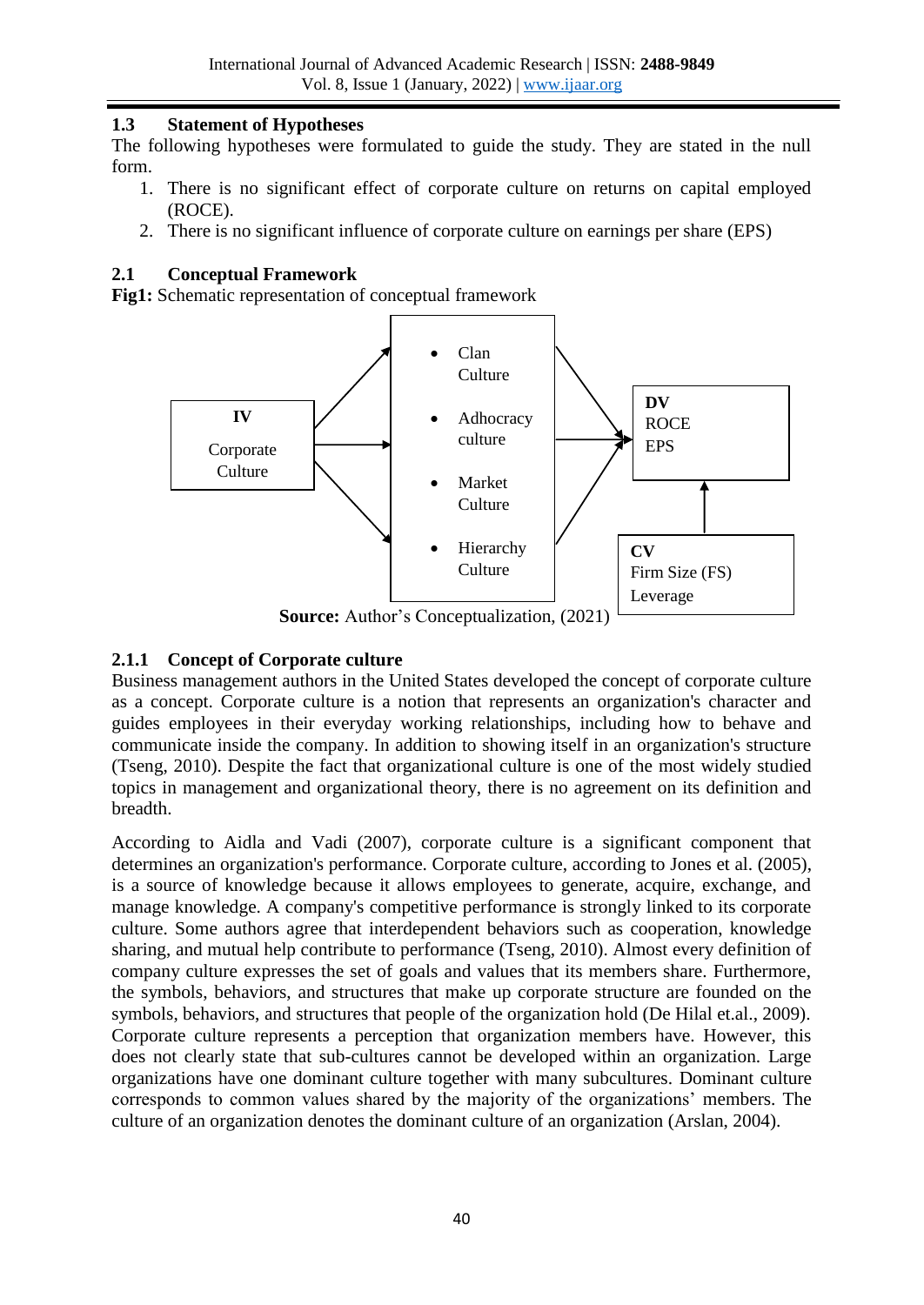# **2.1.2 Company Performance**

In the literature, performance is characterized by a variety of characteristics. Organizational performance is measured using financial factors or principles from human resource management. Scholars frequently interchange the terms "organizational effectiveness" and "organizational performance" to describe the same phenomenon (Uzun, 2007: 94).

## **2.1.2.1 Measures of company performance**

The criteria that will be used to measure corporate performance are heavily influenced by the concept of performance. This topic is beneficial to both individuals and organizations. Human resources management should take a "strategic" approach, with senior management directing the most appropriate organization-wide performance management. Human resources management should specify exact performance standards both at the employee level and at the organizational level, starting with the traditional approach.

Aluko (2003) studies the impact of culture on organizational performance and compares it to the organization's ability to address the needs of three primary stakeholders, namely owners, employees, and consumers, in his research. Aluko (2003) describes the requirements as follows:

1. Owners' satisfaction with profits or other financial returns,

2. Employees' satisfaction with the conditions of work, such as wages and remuneration, style of supervision, rapid promotion and the ability of the organization to guarantee job security,

3. Employees' desire to stay with the organization,

4. Customers' satisfaction with the quality of the products of the organization.

The current study will however examine corporate performance from the owners' satisfaction point of view where performance is measured as returns on capital employed (ROCE) and earnings per share (EPS).

# **2.1.3 Corporate culture and Company performance**

The majority of organizational members' common culture impacts how the firm interacts with its internal and external environments in the quest for answers to issues like performance and survival. Fellows and Liu (2013) suggest that culture influences behavior, which in turn influences culture, promoting learning among employees and, as a result, the production of new answers to the firm's performance-related concerns. Using the positivist paradigm, Joseph and Kibera (2019) defined culture as the intricate network of basic beliefs, values, and artifacts that define an organization's identity. The culture of an organization is portrayed by the dominant leadership styles, communication, organizational processes, structures, systems, and the unique definition of success in the views of particular organizations. Values and beliefs determine structures and systems that are created within an organization and how people behave towards each other. On the contrary, structures and systems affect the attitude of organizational members (Joseph & Kibera, 2019).

Through the collective efforts of individual members of the organization, organizational culture plays a critical role in modeling the firm's behavior and performance. Cooper, Cartwright, and Earley (2001) offer more data in favor of the impact of corporate culture on performance, arguing that culture functions as a stabilizer of individual behavior. Furthermore, according to Giberson et al. (2009), organizational culture is an integrating force that pulls organizational behavior in the direction that management desires.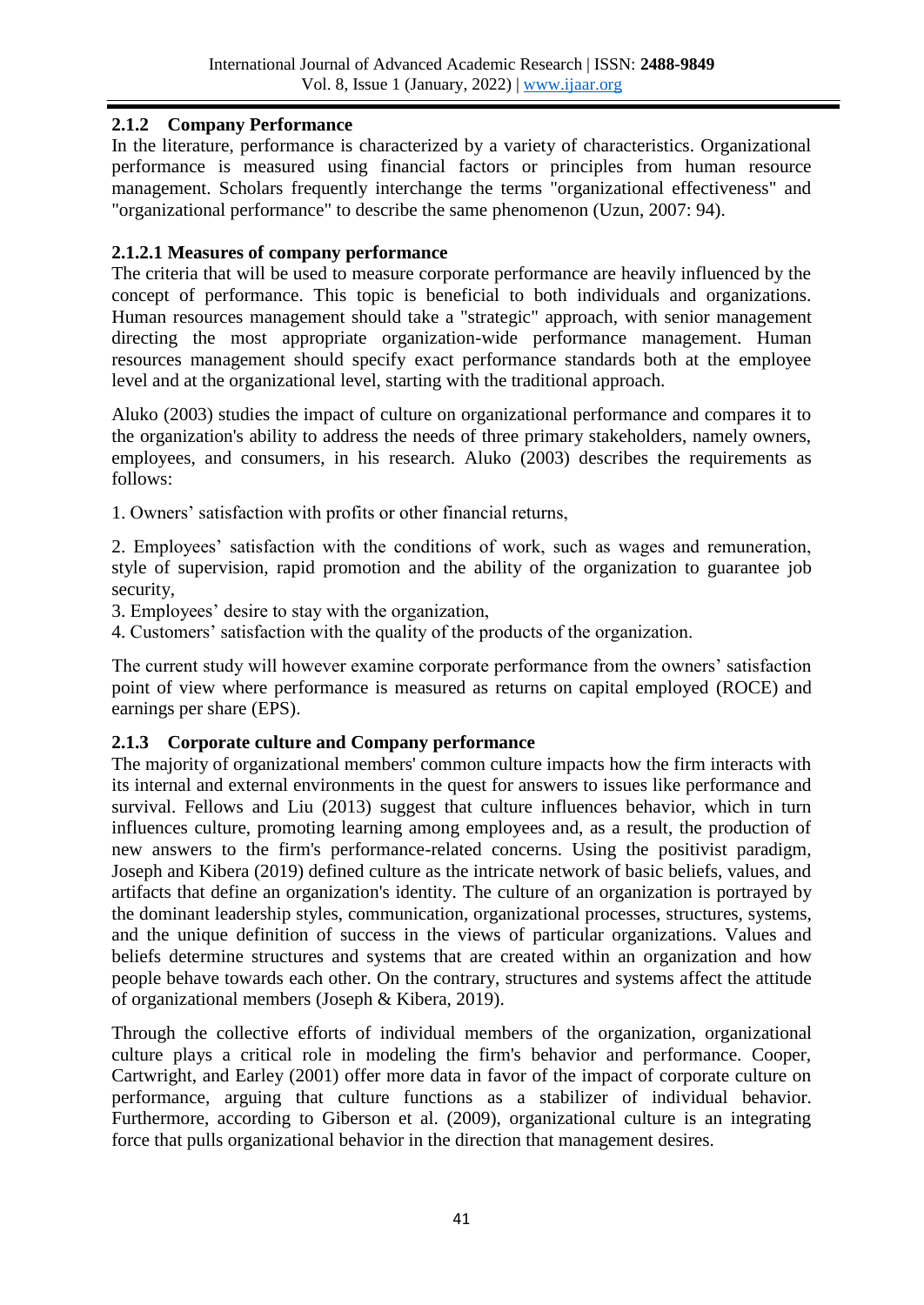## **2.2 Theoretical review**

# **2.2.1 Dynamic capabilities theory**

The Dynamic Capabilities Theory underpins the research. This is based on Kamau's and Wanyoike's argument (2019). Dynamic capabilities, according to Trice and Beyer (1993), enable businesses to integrate, grow, and reconfigure their resources and competences in order to maintain performance in changing business situations. Other researchers, such as Eisenhardt and Martins, improved and built on the concept of dynamic capabilities (2000). To be competitive in its business and in whatever it produces, a company must have dynamic capabilities, which define the company's capacity to successfully use its resources. Dynamic Capabilities allow a company to respond swiftly to change and deploy resources that are purposefully integrated to accomplish a desired end state (Dosi).

Agha and Alrubaiee (2012) argue that in a highly competitiveness market, core competence has emerged as a central concept for competitive strategy. They define core competence as the knowledge set that distinguishes a firm and provides a competitive advantage over others (Agha & Alrubaiee, 2012).

According to Johnson and Whittington, (2008), core competences are more robust and difficult to imitate because they relate to the management of linkages within the organizations value chain and to linkages into the supply and distribution chains (Zheng & McLean, 2010). Resources and capabilities are the building blocks upon which an organization create and execute value-adding strategy so that an organization can earn reasonable returns and achieve strategic competitiveness.

# **2.3 Review of Empirical studies**

Kamau and Wanyoike (2018) looked into the impact of corporate culture on Mayfair Casino's organizational performance in Nairobi City County, Kenya. The study's goals were to determine whether Mayfair Casino had a corporate culture and to see if there was a link between corporate culture and organizational performance. They achieved this by looking at the effects of values, teamwork, employee involvement and leadership on the organizational performance of Mayfair Casino. These four elements served as the study's independent variables and as indicators of company culture. Effectiveness, efficiency, productivity, and satisfaction were the dependent variables, which were utilized as indices of organizational performance. To understand the relationship between corporate culture and organizational performance, the study used both descriptive and explanatory research designs. To examine the data and develop conclusions, descriptive statistics were used. The study's participants were the 360 Mayfair Casino employees. A sample of 108 employees was selected using stratified random selection, which represented 30% of the total workforce. Structured surveys and interviews were used to gather primary data. The study's findings demonstrated that contentment, productivity, and effectiveness are critical to Mayfair Casino's organizational performance. According to the findings, there is a strong positive association between corporate culture and organizational performance, (Correlation coefficient of 0.772).

Okoye and Ezejiofor (2014) evaluated the impact of the International Financial Reporting Standards (IFRS) on bank stock market performance in order to determine whether investors' expectations are met. The population consists of fourteen Nigerian Stock Exchange-listed banks. The stratified random sample approach was used, and seven years of data were collected. These banks' annual accounts covered both SAS and IFRS from 2006 to 2012. The findings revealed that using the International Financial Reporting Standards (IFRS), most banks were unable to generate sufficient interest earnings to fulfill their interest obligations, making them insolvent. To meet investor expectations, and hence the evaluation of bank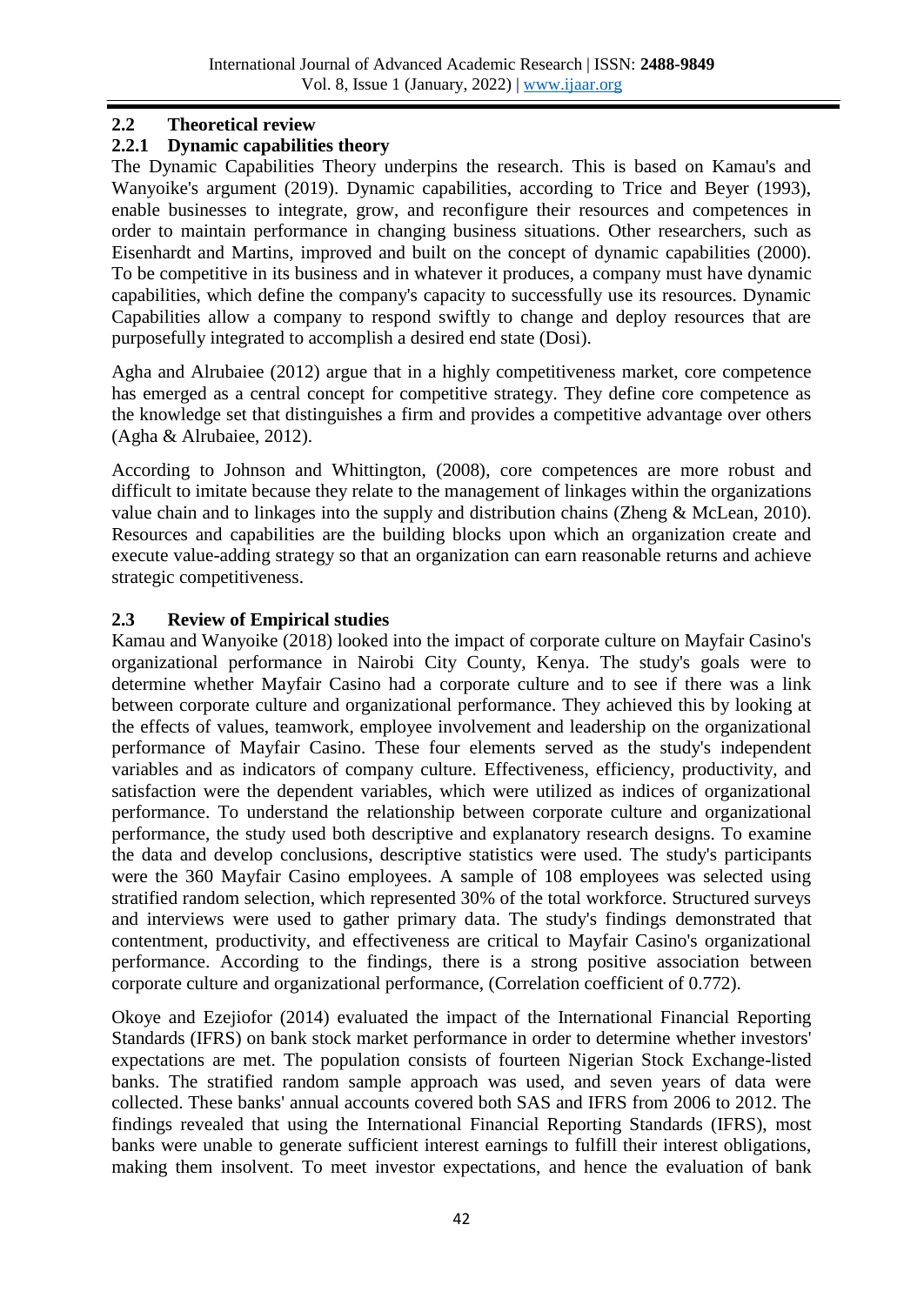stock market performance can be utilized to determine whether or not an investor's expectations are met. Ezejiofor, Nwakoby and Okoye (2015) investigated the impact of human resource management on corporate performance. The data was examined on a fivepoint Liker's scale in this study, which used a survey research approach. Simple regression analysis was used to check the hypotheses. Human Resource Management has an impact on the performance of a corporate organization, according to the findings of this study's investigation. This has to do with motivational training and development, as well as a strong planning system.

Shakil (2012) investigated the impact of organizational culture on management practices in Pakistan in order to better understand and assess the relationship between organizational culture components and performance. Involvement culture, consistency culture, adaptability culture, and mission culture were all used in the study. The study discovered that consistency and adaptability were two cultural qualities that had a substantial impact on management practices using regression and correlation analysis. The impact of Total Quality Management on Nigerian deposit money banks' organizational performance was studied by Ezenyilimba, Ezejiofor and Afodigbueokwu (2019). The data was obtained through questionnaires and presented in tabular form using the Statistical Package for Social Science (SPSS) version 20.0, which included a t-test. The findings reveal that overall quality management methods effect customer happiness in Nigerian deposit money banks, as well as customer loyalty in Nigerian deposit money banks, and that total quality management procedures have aided in achieving enhanced quality output and lower costs. Ezejiofor and Ezekwesili (2021) ascertained the impact of organizational structure on the employee's performance of pharmaceutical companies in Anambra State of Nigeria. A descriptive survey research approach was used to perform the study. 346 employees from 20 pharmaceutical businesses in Nigeria's Anambra State took part in the study. A sample size of 67 was calculated using the Borg and Gall (1973) formula. The researchers conducted regression analysis to test the hypothesis using SPSS version 20. Working conditions and formalization have a positive significant impact on pharmaceutical business employee performance, according to the research. Lorraine (2011) looked at how organizational culture affects performance management in the insurance business. Adaptive perspective, community, network, mercenary, and fragmented culture were the five variables studied. There is a link between organizational cultures and managerial practices, according to the study. The data also revealed that organizational cultures and performance have a strong and beneficial relationship.

#### **3.1 Research Design**

Ex-post facto research was used in this study. An ex-post facto examination looks for possible connections by looking at a current situation or state of things and looking back in time for plausible contributory elements (Kerlinger & Rint, 1986). Independent variables are not under the researcher's direct control because their manifestations have already occurred or because they cannot be altered in any way.

# **3.2 Population of the Study and Sample size**

The population of the study comprises non-financial companies quoted on the Nigerian Stock Exchange (NSE) as at 31<sup>st</sup> December 2019. The companies are classified under 6 sectors, excluding firms from financial services, natural resources, and the oil & gas sector. The population of the study is therefore made up of companies classified under the agriculture; conglomerates; consumer goods; healthcare; information & communications technology; and industrial goods sectors. The study used the purposive sampling technique. The sampling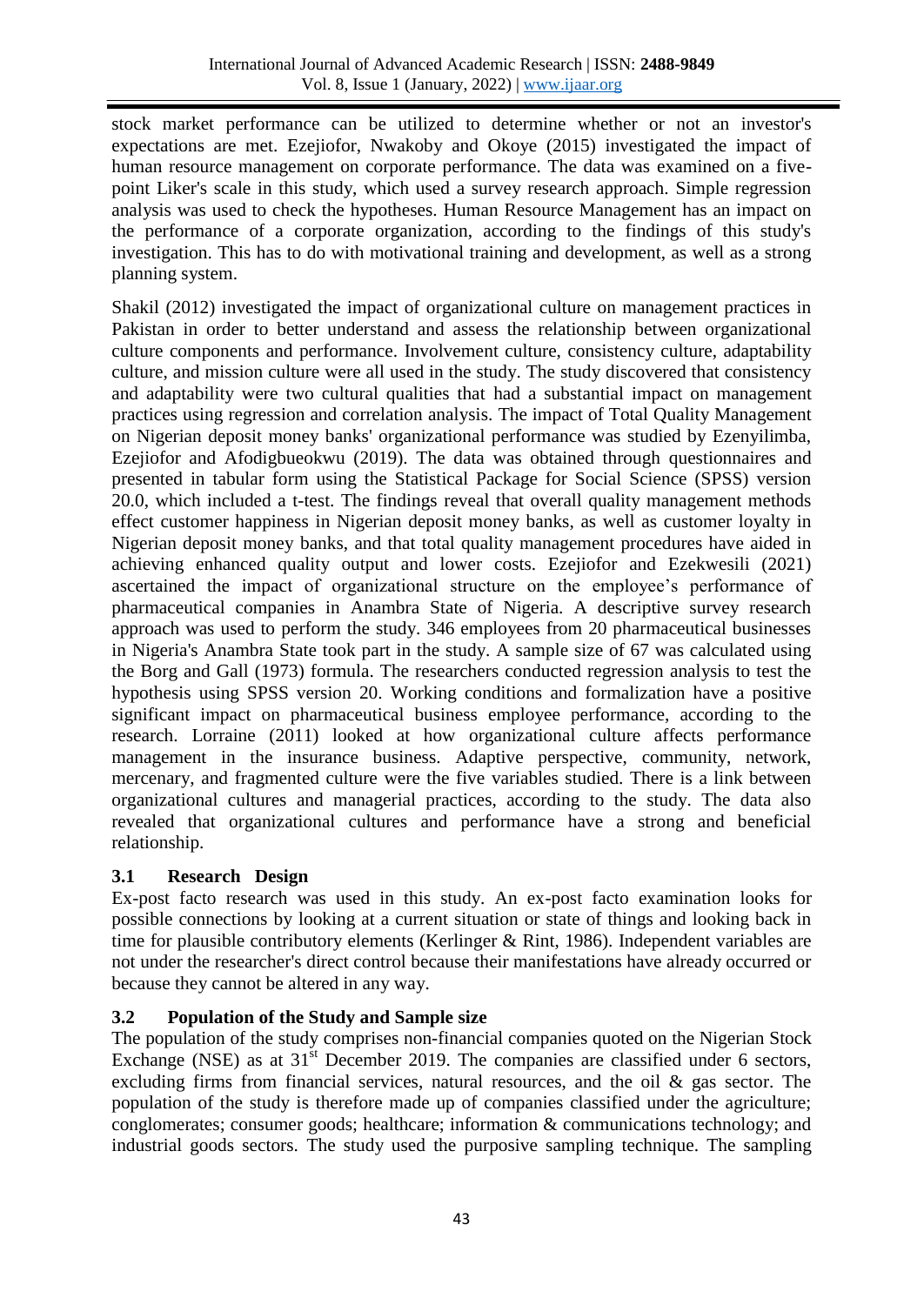frame was restricted to only seventy-five (75) non-financial firms of the Nigerian Stock Exchange. The table below shows the number of firms in the sample:

## **3.4 Sources of Data**

The study made use of secondary sources of data. The secondary sources of data were obtained from the annual financial reports of the selected companies downloaded from their websites.

# **3.5 Methods of Data Analysis**

The hypotheses formulated were validated using panel least square (PLS) regression with the aid of E-views 9.0. The data analysis comprised four steps: data preparation through cleaning, analysis, interpretation and report writing.

# **3.5.1 Model Specification**

The following empirical models were tested in the study:

ROCEi, t = α + Corp\_CultureI,t + Size i, t + Leverage i, t + µ …………………….. (1) EPSi, t = α + Corp\_CultureI,t + Size i, t + Leverage i, t + µ …………………….. (2)

| Proxy                          | Variable  | Description                                                                                                                                                                                                            | Source                               |
|--------------------------------|-----------|------------------------------------------------------------------------------------------------------------------------------------------------------------------------------------------------------------------------|--------------------------------------|
| Return on<br>Equity<br>(ROCE)  | Dependent | A profitability ratio expressed as the ratio of<br>net profit after tax with capital employed. This<br>ratio indicates the power to generate a return<br>on investment based on the book value of the<br>shareholders. | Yadiati (2017)                       |
| Earnings<br>per share<br>(EPS) | Dependent | Earnings per share is a ratio that measures the<br>percentage of residual earnings to number of<br>shareholdings.                                                                                                      | Gitman $(2006)$                      |
| Leverage                       | Control   | Debt/equity                                                                                                                                                                                                            | Madhushani<br>and Kawshala<br>(2018) |
| Firm size                      | Control   | Log of PPE                                                                                                                                                                                                             | <b>NA</b>                            |

#### **3.5.2 Description of Variables**

# **3.5.3 Measurement of corporate culture**

Kim Cameron and Robert Quinn, (1980) established a model for evaluating corporate culture from four (4) stand point (Clan culture, Adhocracy culture, Market culture and Hierarchy culture). The current research therefore structures a corporate culture index relying on content analysis as follows: scored as 1 if the item is identified in the company data; otherwise, score as 0.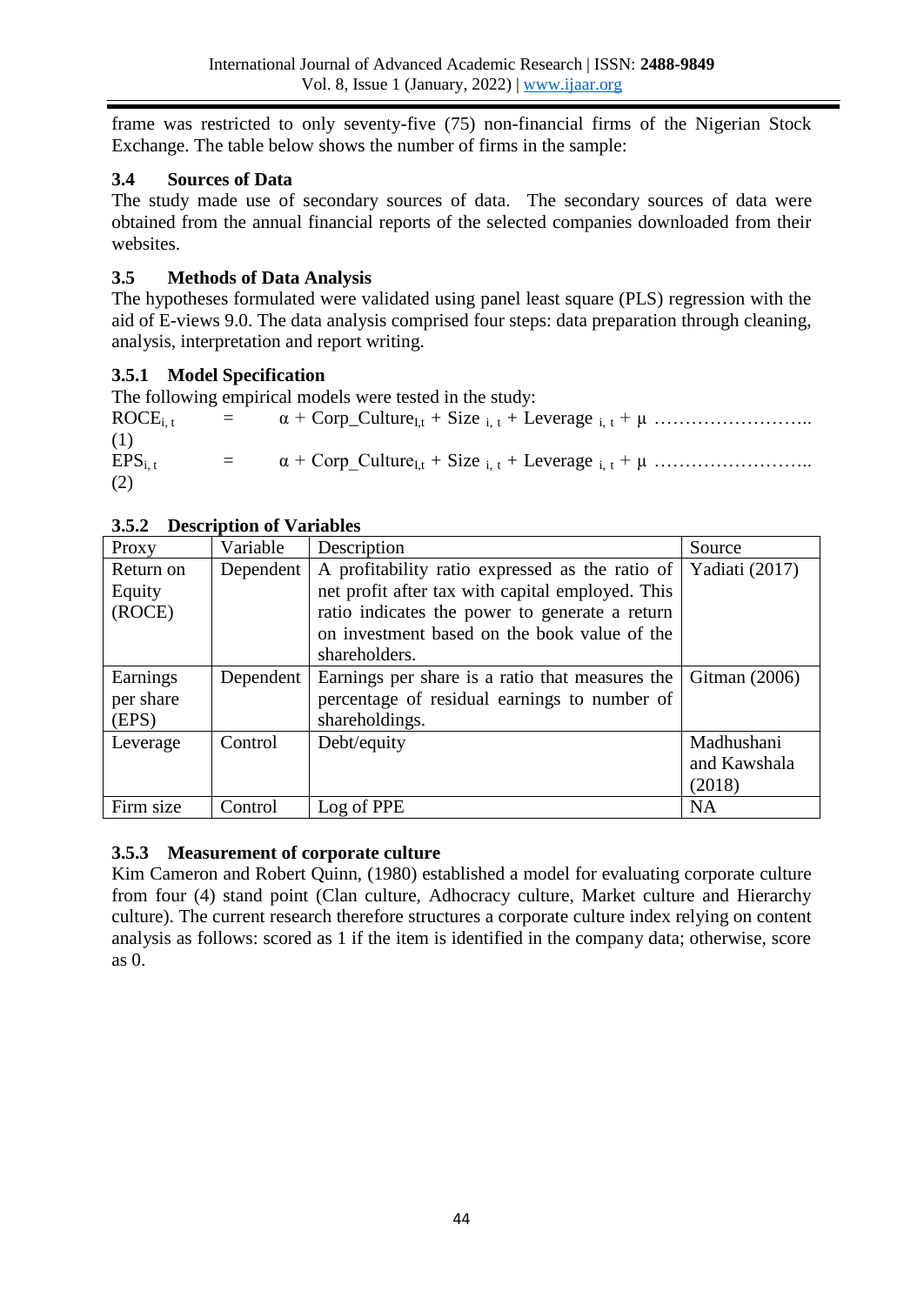| <b>Table 4.1:</b> Descriptive statistics of IV, DV<br>and CV |             |             |                           |                 |                 |  |
|--------------------------------------------------------------|-------------|-------------|---------------------------|-----------------|-----------------|--|
|                                                              | <b>EPS</b>  | <b>ROCE</b> | <b>CORP CULTURE INDEX</b> | <b>FIRMSIZE</b> | <b>LEVERAGE</b> |  |
| Mean                                                         | 3.253563    | 25.29717    | 0.354500                  | 7.468638        | 2.468954        |  |
| <b>Median</b>                                                | 0.855000    | 22.18000    | 0.400000                  | 7.595600        | 1.415700        |  |
| <b>Maximum</b>                                               | 57.63000    | 108.1841    | 0.592593                  | 8.683600        | 202.9019        |  |
| <b>Minimum</b>                                               | $-3.230000$ | $-21.50200$ | 0.117647                  | 5.247300        | $-118.6865$     |  |
| Std. Dev.                                                    | 8.504825    | 21.29934    | 0.097077                  | 0.790996        | 19.01068        |  |
| <b>Skewness</b>                                              | 4.355944    | 1.217856    | $-0.421629$               | $-0.730878$     | 5.847226        |  |
| <b>Kurtosis</b>                                              | 23.79411    | 5.488680    | 2.446052                  | 3.026444        | 88.84843        |  |
| Jarque-Bera                                                  | 3388.613    | 80.84146    | 6.786289                  | 14.24954        | 50044.75        |  |
| Probability                                                  | 0.000000    | 0.000000    | 0.033603                  | 0.000805        | 0.000000        |  |
| <b>Sum</b>                                                   | 520.5700    | 4047.548    | 56.72000                  | 1194.982        | 395.0327        |  |
| Sum Sq. Dev.                                                 | 11500.80    | 72132.22    | 1.498415                  | 99.48220        | 57463.56        |  |
| <b>Observations</b>                                          | 160         | 160         | 160                       | 160             | 160             |  |

## **4.1 Descriptive statistics**

**Table 4.1:** Descriptive statistics of IV, DV and CV

**Source:** E-Views, 9.0

The Table above shows that the mean value of variables included in the analysis, skewness, kurtosis and Jarque-Bera. The dependent variables is such that Mean EPS included in the sample is 3.253; i.e., on average the value of EPS is worth approximately 3.2%; while, the maximum value is 57.63%. Mean ROCE included in the sample is 25.29; i.e., on average the value of EPS is worth approximately 25.29%; while, the maximum value is 108.18%.

#### **4 Test of Hypotheses**

The empirical data analysis was performed in line with the specific models, which are restated below as follows:

#### **4.1 Hypothesis one**

 $H_{01}$ : There is no significant effect of corporate culture on returns on capital employed (ROCE).

# **Panel Least Square Regression (PLS) for model 1**

#### **Table 4.2**

Dependent Variable: ROCE Method: Panel Least Squares Cross-sections included: 16 Total panel (balanced) observations: 160

| Variable                  | Coefficient | Std. Error            | t-Statistic | Prob.    |
|---------------------------|-------------|-----------------------|-------------|----------|
| C                         | 0.717670    | 16.76106              | 0.042818    | 0.9659   |
| CORP CULTURE INDEX        | $-3.216096$ | 17.33610              | $-0.185514$ | 0.8531   |
| <b>FIRMSIZE</b>           | 3.490153    | 2.124273              | 1.642987    | 0.1024   |
| <b>LEVERAGE</b>           | $-0.140576$ | 0.088376              | $-1.590659$ | 0.1137   |
| R-squared                 | 0.032854    | Mean dependent var    |             | 25.29717 |
| <b>Adjusted R-squared</b> | 0.014255    | S.D. dependent var    |             | 21.29934 |
| S.E. of regression        | 21.14698    | Akaike info criterion |             | 8.965554 |
| Sum squared resid         | 69762.39    | Schwarz criterion     |             | 9.042433 |
| Log likelihood            | $-713.2443$ | Hannan-Ouinn criter.  |             | 8.996772 |
| F-statistic               | 1.766444    | Durbin-Watson stat    |             | 0.429997 |
| Prob(F-statistic)         | 0.155848    |                       |             |          |

#### **Source:** E-views 9.0 Output

The model shown above shows the dependent variable (DV), i.e., returns on capital employed (ROCE) as well as the independent variables (IV): corporate culture index. This is in addition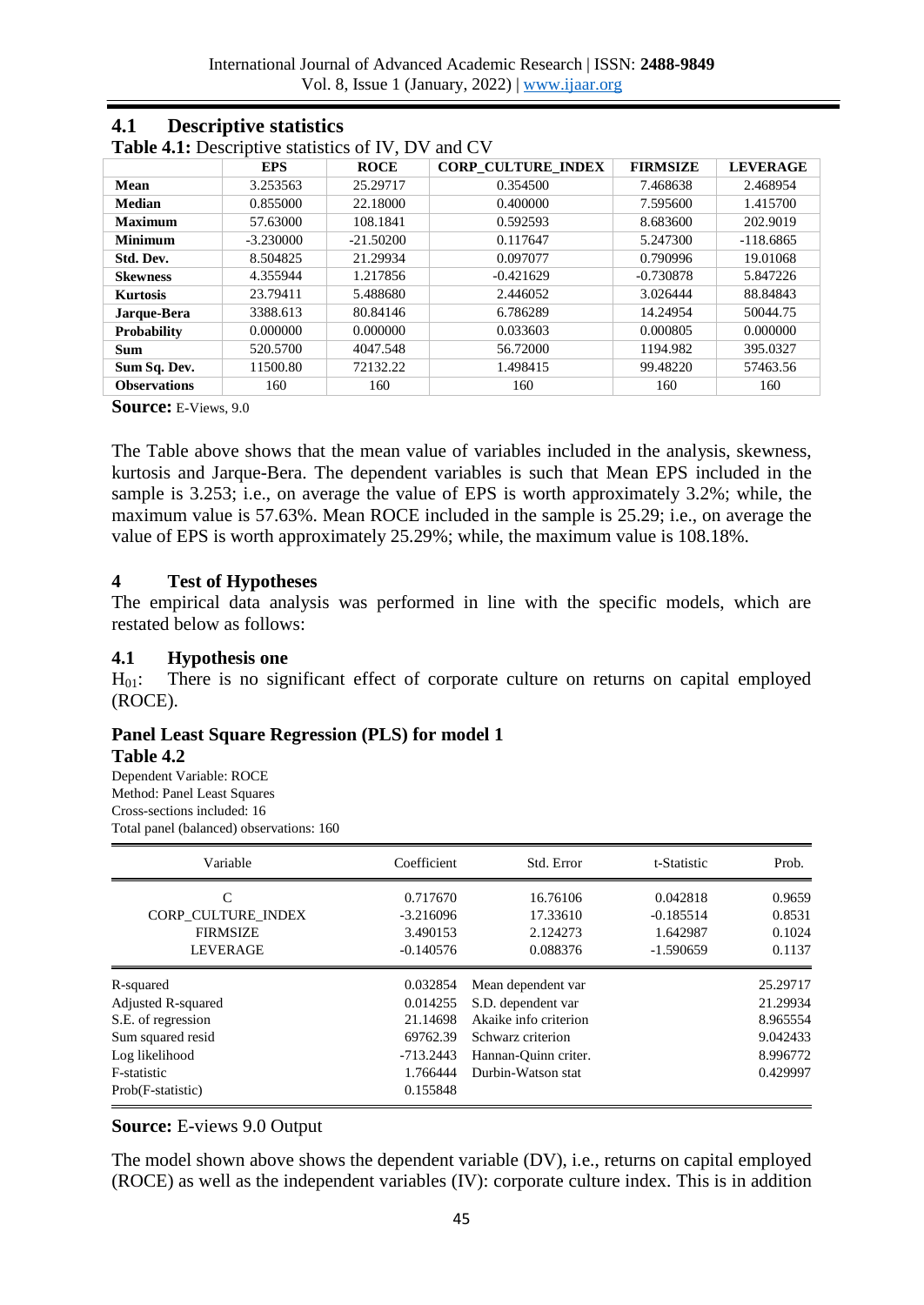to the two selected control variables (CVs) included to the explanatory variable. The coefficient of determination  $\mathbb{R}^2$  and the adjusted  $\mathbb{R}^2$  are used to describe the proportion of variance in the DV explained by the IVs and CVs. Thus, the model explains approximately 3.28% variation (adjusted  $R^2$ ) of the dependent variable. The F-statistic checks the statistical significance of the model. The value of the statistic was 1.42% with *p*-value of 0.15 which is greater than 0.05 margin of error. This means that the hypothesis of all regression coefficients is accepted. Therefore, both the F-statistics and adjusted  $\mathbb{R}^2$  for the regression suggest that the overall model is not a good fit and does not explain the variation in ROCE.

Based on our result, the *t-statistic* of our variable of interest representing hypotheses one corportate\_culture is -3.216 ( $p = 0.8531$ ;  $p > 0.05$ ). Hence, from the p-value above, the null hypothesis is therefor, accepted and we conclude that there is no significant effect of corporate culture on returns on capital employed (ROCE).

#### **4.2 Hypothesis two**

 $H_{01}$ : There is no significant influence of corporate culture on earnings per share (EPS)

# **Panel Least Square Regression (PLS) for model 2**

**Table 4.3**

**Dependent Variable: EPS** Method: Panel Least Squares Cross-sections included: 16 Total panel (balanced) observations: 160

| Variable                  | Coefficient | Std. Error            | t-Statistic | Prob.    |
|---------------------------|-------------|-----------------------|-------------|----------|
| C                         | $-22.49355$ | 6.479719              | -3.471377   | 0.0007   |
| <b>CORP CULTURE INDEX</b> | 8.922299    | 6.702024              | 1.331284    | 0.0150   |
| <b>FIRMSIZE</b>           | 3.025639    | 0.821230              | 3.684277    | 0.0003   |
| <b>LEVERAGE</b>           | $-0.005368$ | 0.034166              | $-0.157108$ | 0.8754   |
| R-squared                 | 0.093427    | Mean dependent var    |             | 3.253563 |
| Adjusted R-squared        | 0.075993    | S.D. dependent var    |             | 8.504825 |
| S.E. of regression        | 8.175285    | Akaike info criterion |             | 7.064791 |
| Sum squared resid         | 10426.31    | Schwarz criterion     |             | 7.141670 |
| Log likelihood            | $-561.1832$ | Hannan-Quinn criter.  |             | 7.096009 |
| F-statistic               | 5.358895    | Durbin-Watson stat    |             | 0.199722 |
| Prob(F-statistic)         | 0.001541    |                       |             |          |

#### **Source:** Eviews 9.0 Output

The model shown above shows the dependent variable (DV), i.e., the earnings per share (EPS) as well as the independent variables (IV): corporate culture index. This is in addition to the two selected control variables (CVs) included to the explanatory variable. The coefficient of determination  $\mathbb{R}^2$  and the adjusted  $\mathbb{R}^2$  are used to describe the proportion of variance in the DV explained by the IVs and CVs. Thus, the model explains approximately 9.34% variation (adjusted  $R^2$ ) of the dependent variable. The F-statistic checks the statistical significance of the model. The value of the statistic was 7.59% with *p*-value of 0.0015 which is  $\lt$  than 0.05 margin of error. This means that the hypothesis of all regression coefficients is zero is rejected. Therefore, both the F-statistics and adjusted  $\mathbb{R}^2$  for the regression suggest that the overall model is a good fit and explains the variation in earnings per share.

Based on our result, the *t-statistic* of our variable of interest representing hypotheses one corportate\_culture is  $8.922$  ( $p = 0.0150$ ;  $p < .05$ ), confirming that corporate\_culture has a positive relationship with earnings per share. Hence, from the p-value above, the null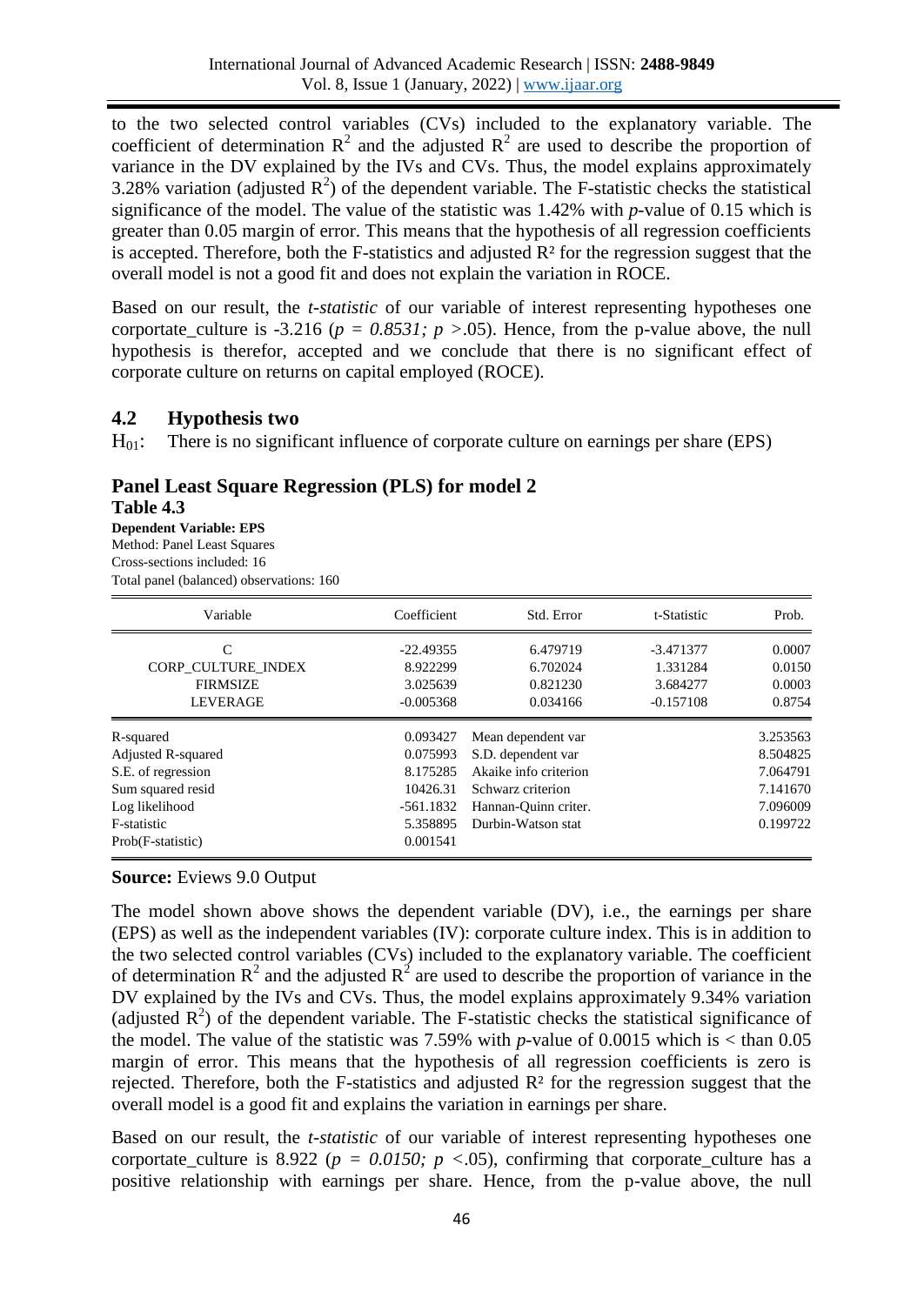hypothesis is therefor, rejected and we conclude that there is no significant effect of corporate culture on earnings per share (EPS).

# **5. Conclusion**

The paper examines the relationship between corporate culture and company performance in Nigerian listed non-financial firms, concentrating on the four cultural qualities identified by Kim Cameron and Robert Quinn (1980). A panel regression technique was used to conduct the analysis. The paper examined corporate culture from a variety of empirical perspectives, concluding that corporate culture has a significant impact on the enhancement of company profitability in Nigeria.

# **5.1 Recommendations**

According to the conclusions of the study, firms should devote more resources to the adoption of necessary and timely corporate culture, as culture has emerged as a strategic weapon in the market for gaining a competitive edge. According to the report, organizations should encourage employee training and learning in order for them to be able to adapt to new changes, initiatives, and policies that directly affect employees. Furthermore, businesses should ensure that their corporate culture is in sync with their business plans and policies.

In future research, a bigger sample size across a broader range of businesses, allowing for greater difference between industries, is also advocated. It would also be beneficial for future study if both past and future ratings could be used to get a comprehensive picture of the impact of corporate culture on firm performance.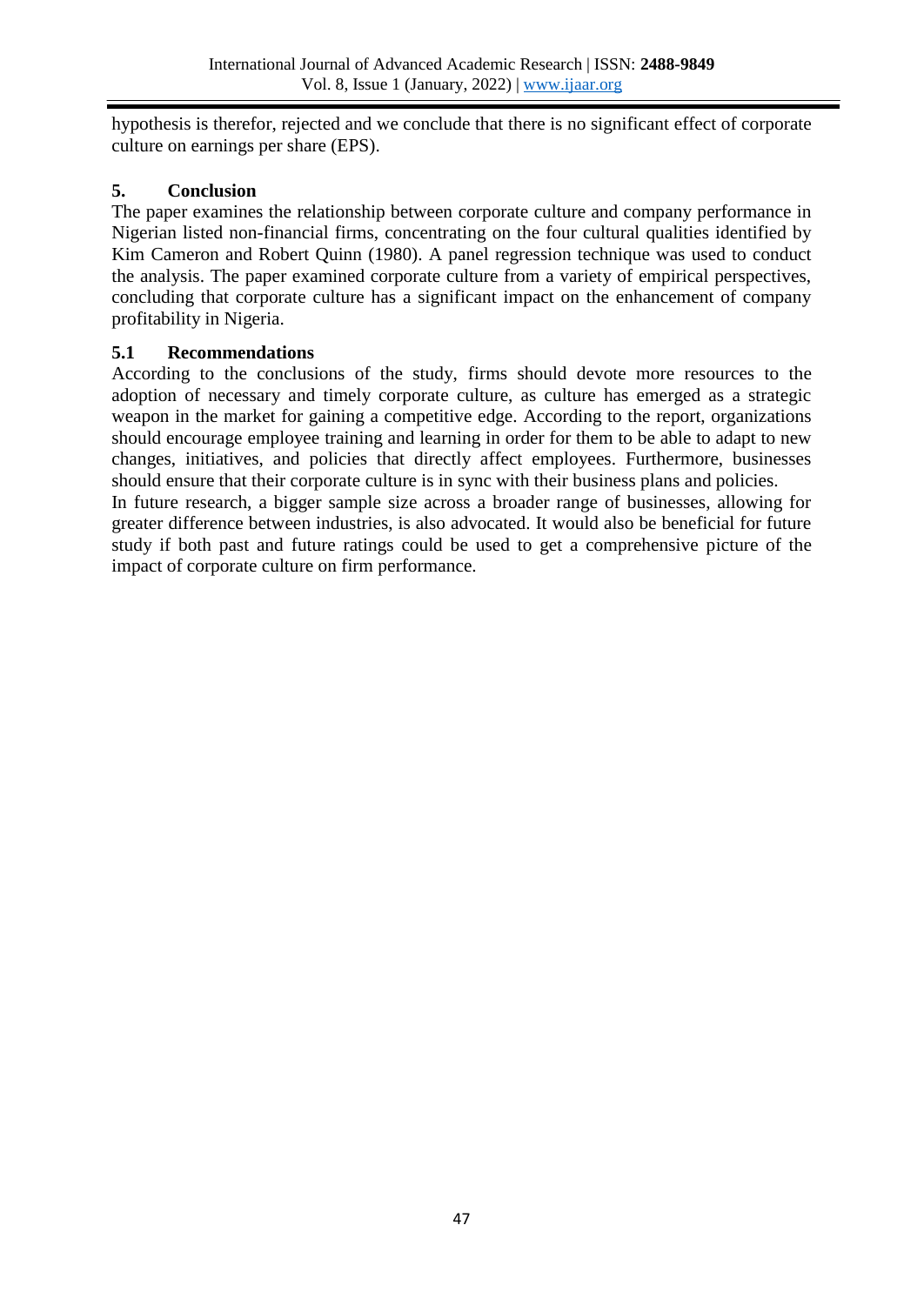#### **REFERENCES**

- Agha F and Alrubaiee O., (2012). Strategies for cultural change. Butterworth Heinemann, Oxford 2012.
- Aidla, A. and M. Vadi (2007). Relationship between organizational culture and performance in Estonian Schools with regard to their size and location. *Baltic Journal of Economics,* 7(1), 3-17.
- Aluko, M.A.O. (2003). The impact of culture on organizational performance in selected textile firms in Nigeria. *Nordic Journal of African Studies,* 12 (2), 164-179.
- Arslan, N.T. (2004). Örgütsel Performansı Belirleyici Bir Etmen Olarak Örgüt Kültürü ve İklimi Hakkında Bir Değerlendirme. *Süleyman Demirel Üniversitesi, İktisadi ve İdari Bilimler Fakültesi,* Vol. 4, No: 1, 203-228.
- Bolboli A, and Reiche M., (2013). A model for sustainable business excellence: Implementation and the roadmap. The TQM J 2013;25(4):331-346.
- De Hilal, A. V., U. Wetzel and V. Ferreira (2009). Organizational culture and performance: a Brazilian case. *Management Research News,* Vol. 32, No: 2, 99-119.
- Eisenhardt KM, Martin JA., (2000) Dynamic capabilities: What are they? Strat Manage J 2000;21(10-11):1105-1121.
- Erdorf S, Hartmann-Wendels T, Heinrichs N, Matz M., (2013). Corporate diversification and firm value: A survey of recent literature. *Financial Mark Portfolio Manag* 2013;27(2):187-215.
- Ezejiofor, R. A., Nwakoby, N. P., & Okoye, J. F. N. (2015). Appraisal of human resource management in a performance of Nigerian business organizations. *International Journal of Advanced Research* 3(10) , 922 – 928. Journal homepage: [http://www.journalijar.com](http://www.journalijar.com/)
- Ezejiofor, R. A. *&* Ezekwesili, T. P. (2021). Organizational structure and employee performance: evidence from pharmaceutical companies in Anambra state, Nigeria. *Journal of Innovations.* Vol. 67(Dec. 2021). PP-76-89. [www.journal](http://www.journal-innovations.com/)[innovations.com.](http://www.journal-innovations.com/)
- Ezenyilimba, E., Ezejiofor, R. A. & Afodigbueokwu, H. E. (2019). Effect of total quality management on organizational performance of deposit money banks in Nigeria. International Journal of Business & Law Research 7(3):15-28, July-Sept., 2019 www.seahipaj.org ISSN: 2360-8986.
- Gitman, L. (2006). *Principles of Managerial Finance* (11<sup>th</sup> Ed.). Pearson.
- Joseph, O. O., and Kibera, F., (2019). Organizational Culture and Performance: Evidence from Microfinance Institutions in Kenya. *Sage Open*. January-March 2019: 1–11. © The Author(s) 2019 DOI: 10.1177/2158244019835934. journals.sagepub.com/home/sgo
- Kamau PM, and Wanyoike RW, (2018). Corporate culture and organizational performance: A case of Mayfair casino, Nairobi city county, Kenya. *Global Journal of Commerce and Management Perspective*
- Kenny G., (2012). Diversification: Best practices of the leading companies. *J Bus Strat* 2012; 33(1): 12- 20.
- Lee YJ, Huang CL., (2012). The relationships between balanced scorecard, intellectual capital, organizational commitment and organizational performance: Verifying a mediated moderation model. *Am J Bus Manage* 2012;1(3):140-153.
- Lorraine A, Dorai P, Zubair H., (2011). The influences of organizational culture on performance management. Int J Acc, Bus Manage 2011;1(1):118-137.
- Madhushani, I. K. H. H., & Kawshala, B. A. H. (2018). The impact of financial distress on financial performance: Special reference to listed non-banking financial institutions in